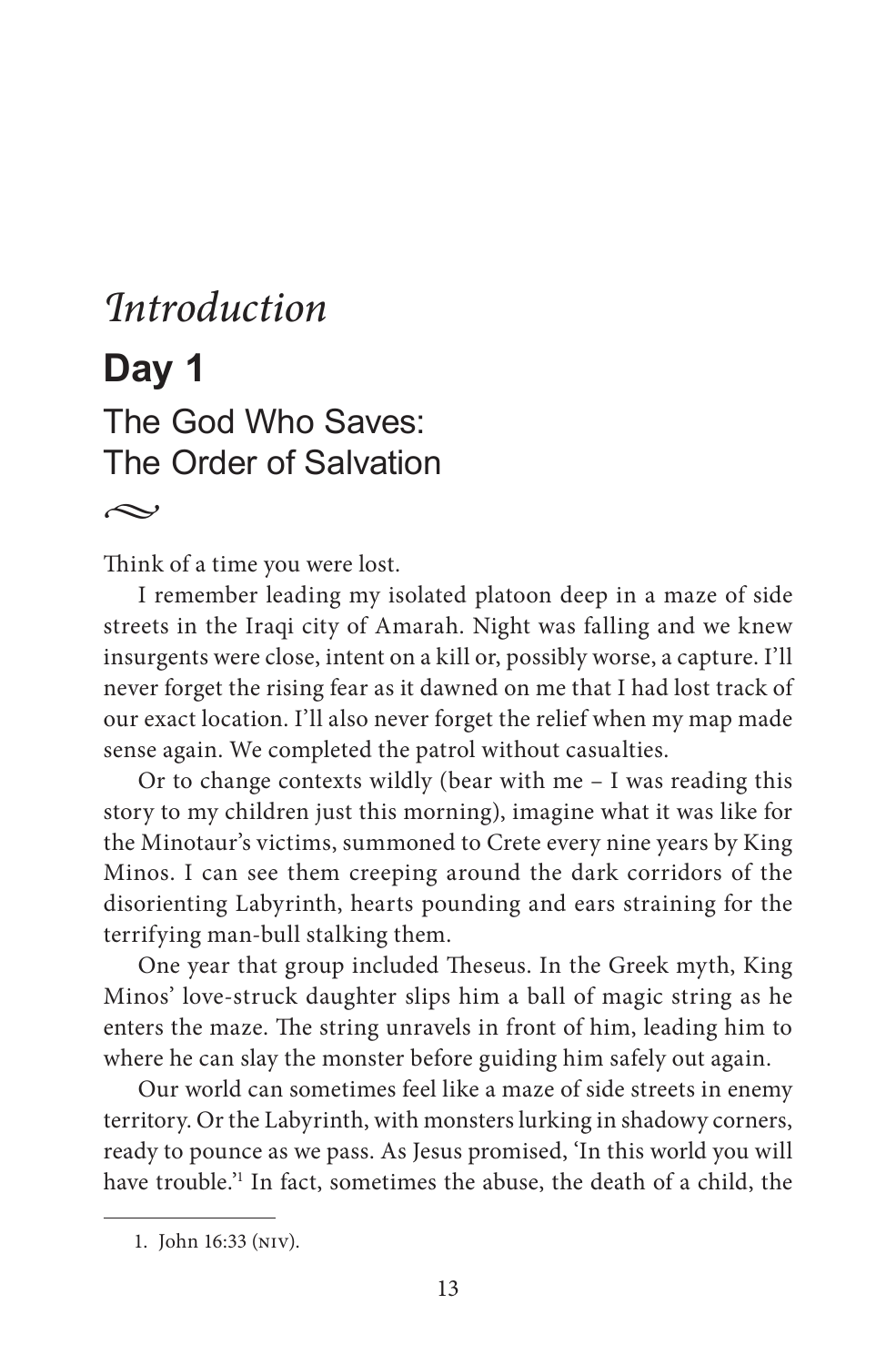cancer, the debt, the state of the marriage, the loneliness, the depression, can make us wonder if Theseus had it easy with just a Minotaur.

And so we do our best. Side-streets, labyrinth – pick your analogy – but we try to navigate a world in which we may be ambushed at any turn, whether by our own self-destructive sin, the sin of others against us, Satan and his malevolent demons, or the tragedy-triggering fallenness of creation in general.

Of course, this portrayal of life isn't the full picture. Life can be full of laughter and happiness. In fact, for the person whose identity is in Christ, there is deep confidence and joy available in *all* circumstances. 'I have learned in *whatever* situation I am to be content' said the Apostle Paul.2 But as a pastor, I look out over my congregation each Sunday and am reminded of the myriads of suffering and trouble that are part of the human condition. Joy and tears are not mutually exclusive. (Younger readers, if in doubt give it a few more years. You'll see what I mean.)

So what is to be our roadmap through the side streets, the string to guide us through the labyrinth, our source of direction in life?

The Bible's answer for us is a stage-by-stage roadmap from eternity past to eternity future. It's a pathway marked out for us by God consisting of multiple steps, some sequential and some simultaneous. No matter how wild or random life may seem, this is the trail along which He is leading us. It will ultimately guide us home to unimaginable joy.

In this devotional, we've selected thirty of the stages on this pathway. Think of them as aid stations lining the route of a marathon, or pitons hammered into a mountainside leading to the summit. They reassure us that we're on the right path and secure us along the way.

The core elements of this pathway are what theologians call the *Ordo Salutis* (Order of Salvation). The term *Ordo Salutis* was coined by Lutheran theologians in the mid-1720s, but the order by which God saves His people has always been on display in His Word. Christians have framed it in various ways, but we can outline it like this:

- 1. Election
- 2. Calling
- 3. Regeneration
- 4. Conversion

<sup>2.</sup> Philippians 4:11.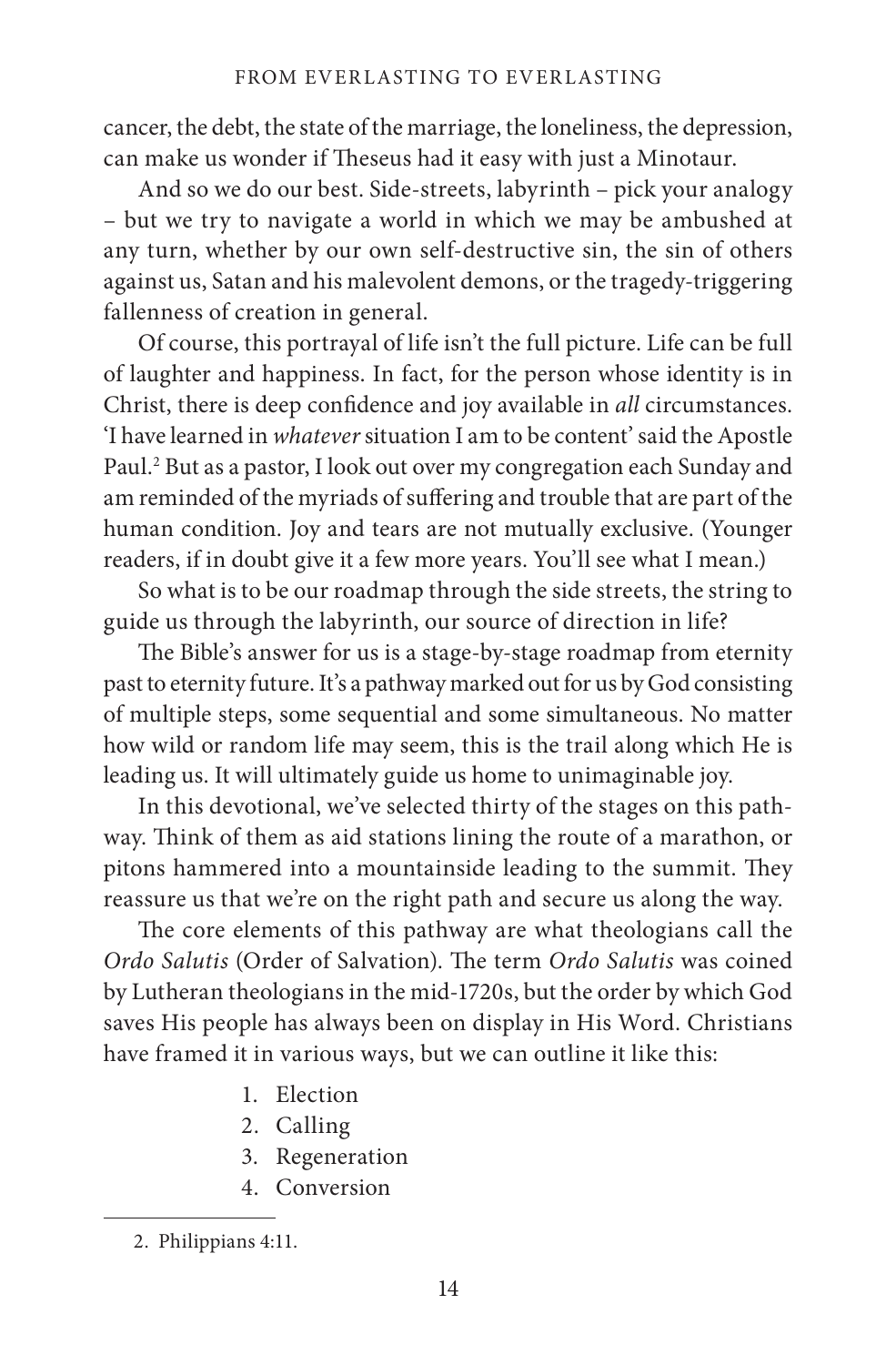- 5. Justification
- 6. Reconciliation
- 7. Sanctification
- 8. Perseverance
- 9. Glorification

These truths form the spine of the thirty entries in this devotional. Don't worry if any of them are new or unclear to you. In the daily entries that follow, we'll be exploring what God's Word has to say about each. 'Great are the works of the Lord, studied by all who delight in them<sup>3</sup>

Note that while some of salvation's stages occur in the believer's life in turn, others happen simultaneously. However, even when we can't speak of a chronological sequence, there is still a causal, logical sequence presented by Scripture (for example in stages 2-6 above). When I backed my car into a neighbour's vehicle, the impact and the dent occurred simultaneously, yet the impact had to happen for the dent *then* to happen.

It's also worth noting that every stage of the journey on which we're about to embark is centred on Jesus Christ. It doesn't move us 'from' Christ or even 'to' Christ. Nor is Jesus a staging post at a point on the journey, like the cross or my conversion. Any part of the process is incoherent apart from Christ.

As J. I. Packer points out, 'the entire *Ordo Salutis* … is bound to the mystical union with Christ. There is no gift that has not been earned by him.'4 Calvin says likewise: 'So long as we are without Christ and separated from him, nothing which he suffered and did for the salvation of the human race is of the least benefit to us. To communicate to us the blessings which he received from the Father, he must become ours and dwell in us.'5 If the *Ordo Salutis* is linear like a railway journey, with the different stages like stations along the

<sup>3.</sup> Psalm 111:2.

<sup>4.</sup> J.I. Packer, 'An Introduction to Covenant Theology' (2012). This is the introduction to Herman Witsius' *The Economy of the Covenants between God and Man: Comprehending A Complete Body of Divinity* (Nabu, 2010).

<sup>5.</sup> John Calvin, *The Institutes of the Christian Religion*, ed. John T. McNeill, trans. Ford L. Battles, 2 vols. (Louisville, KY: Westminster John Knox, 1960), 3.1.537.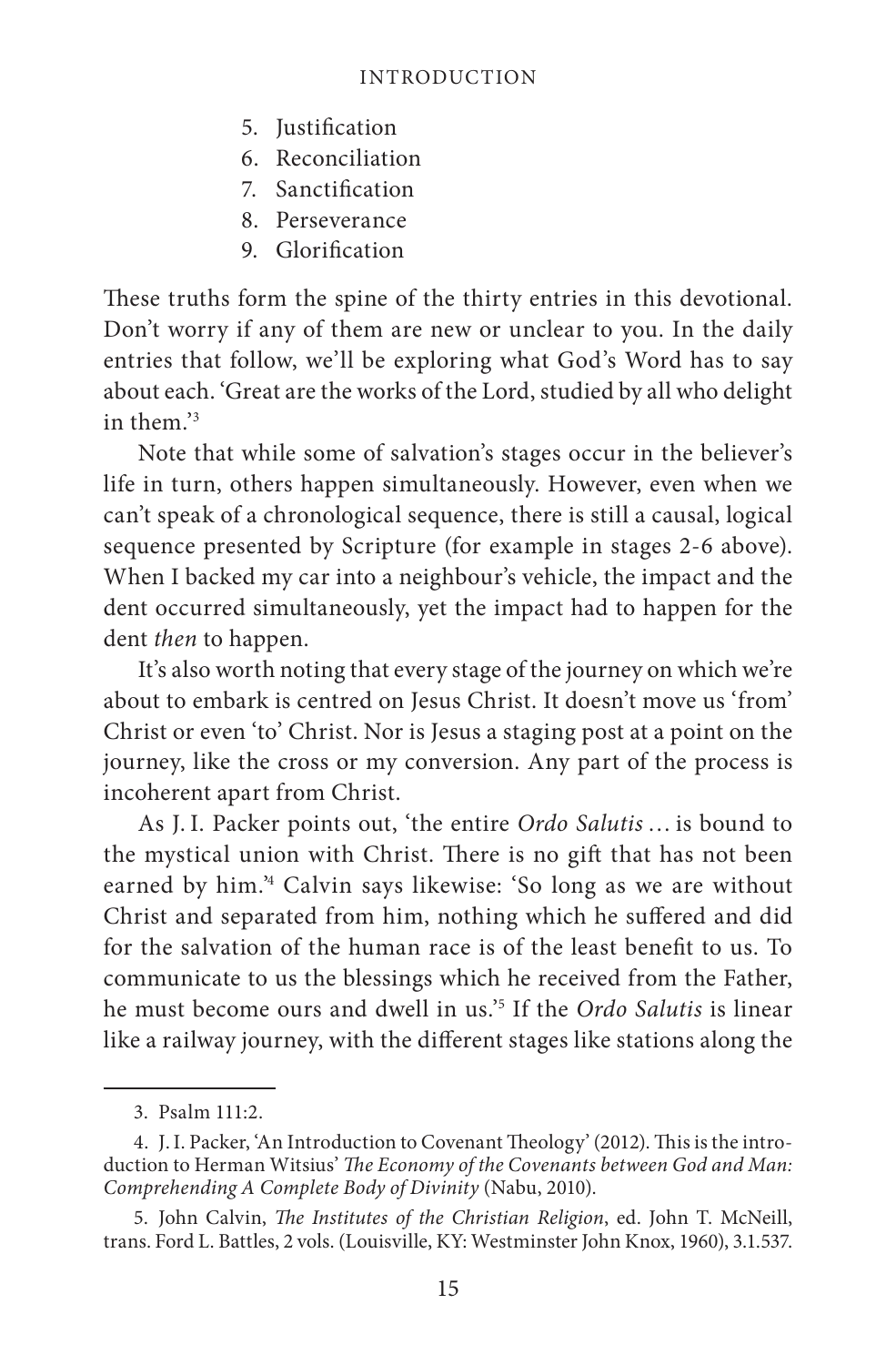route, Christ is the ever-present, unchanging and essential rails. In Paul's words, 'All the promises of God find their "Yes" in him [Jesus].'<sup>6</sup>

One final, practical note: the doctrines we're about to dive into are so deep and rich that I would recommend you allocate to each, if possible, not one but two days. Spiritual truths take time to sink into our hearts. I have tried to saturate my explanation of each doctrine in Scripture, and to provide avenues for further meditation in some of the footnotes. In the journey ahead, dwelling unhurriedly on each truth in turn will repay your patience.

Let's now allow God's Word to show us the order of His salvation. This will give us a deeper understanding of where we have been, where we are, and where we are going. It will open to us great reservoirs of comfort and confidence as well as a deeper knowledge of our Saviour, as we travel His pathway through this world and beyond. In the Psalmist's words, 'From everlasting to everlasting, you are God.'7

Welcome to your biography.

### Prayer:

*Sovereign God of order, in the midst of this turbulent world I praise you for the path of life. In the weeks ahead, allow me to come to know you, what you have done for me, and what you will do for me more deeply than ever before in my life. Grant me joy, confidence, comfort and deep, lasting life-change as a result. In the name of the Christ who is your power and wisdom, Amen.*

## Meditation:

*2 Corinthians 4:18 says, 'We look not to the things that are seen but to the things that are unseen. For the things that are seen are transient, but the things that are unseen are eternal.' What things in your life right now might give the impression that the world is random and chaotic? Why would Satan love you to disbelieve or forget about a path through the storm?*

<sup>6.</sup> 2 Corinthians 1:20.

<sup>7.</sup> Psalm 90:2.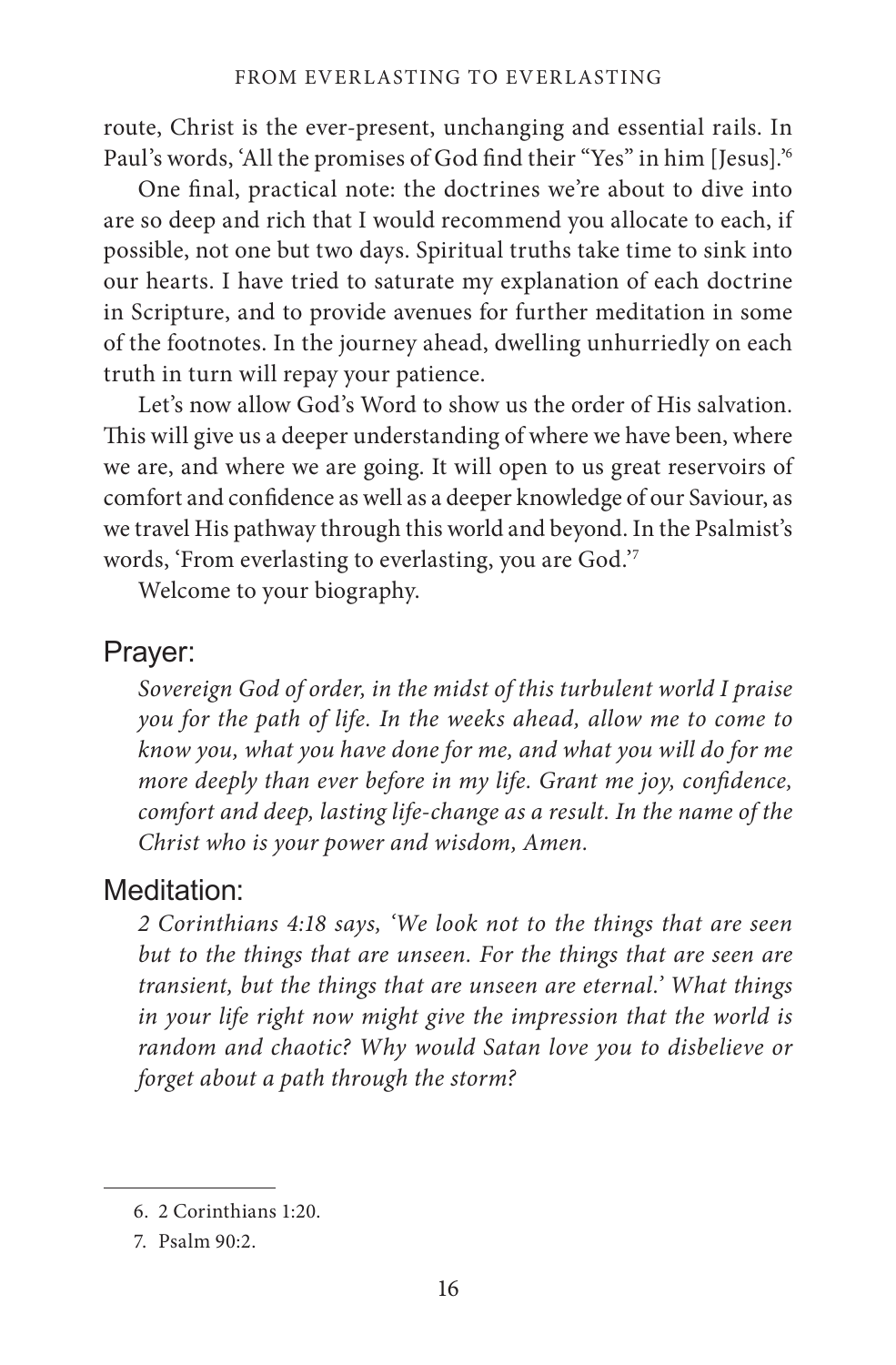# **Act I** Life Plans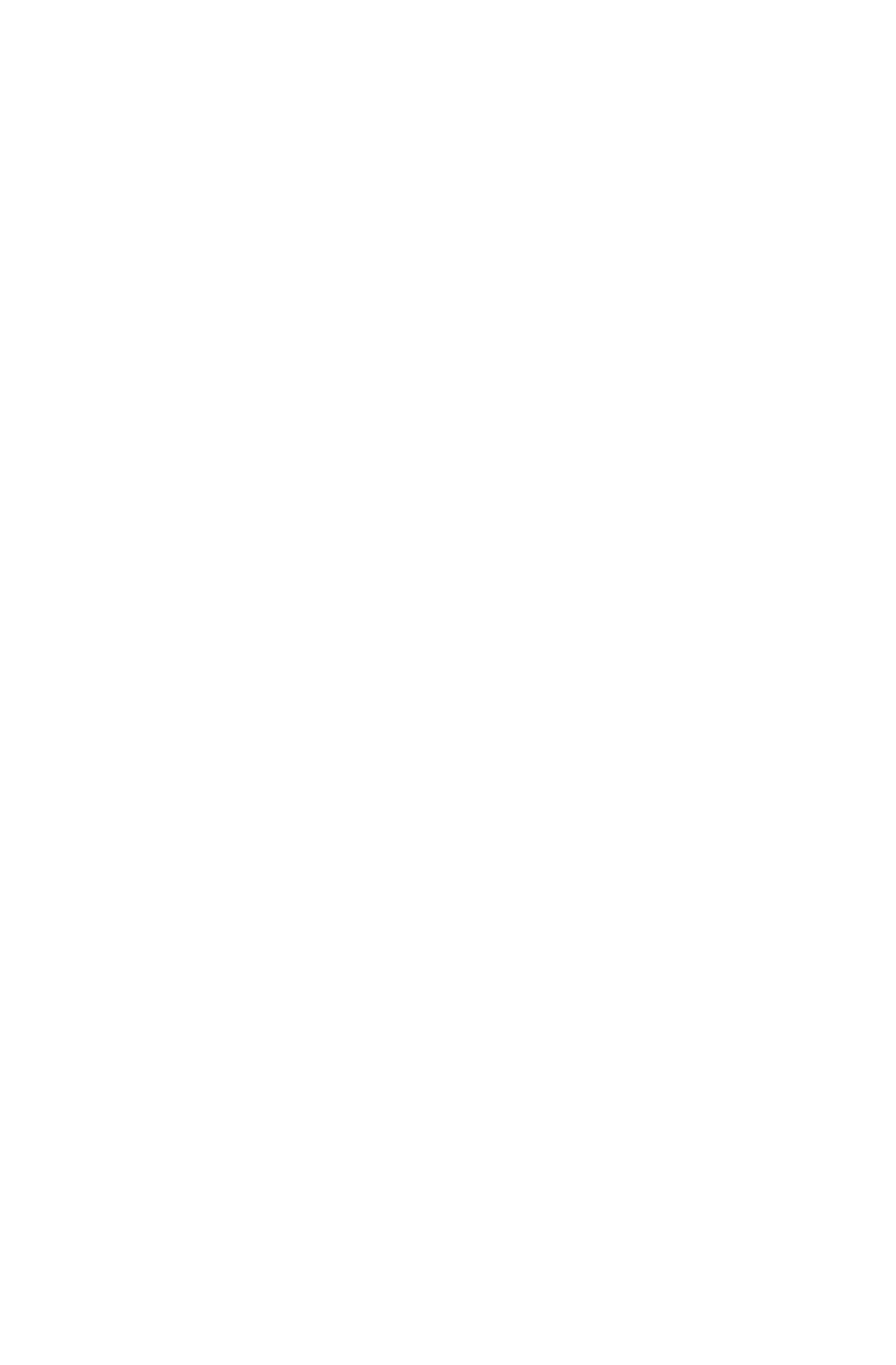# **Day 2** The God Who Agrees: The Eternal Covenant

*•*

One of the glories of our salvation is that it was established in eternity past by God's sovereign choice of His people. But in the bottomless depths of that eternity, other realities were moving as well – a 'deeper magic' as Aslan might say. They're little known and often under-appreciated but immensely rich and scriptural. Before God elected us, He foreknew us. And even before He foreknew us, He covenanted with Himself to redeem us.1 This is known as the Covenant of Redemption or the Eternal Covenant.

In this covenant, the members of the Trinity each pledged different roles.

The Father agreed to give the Son a people for His own possession. Jesus knew this when He prayed, 'Father, glorify me in your own presence with the glory that I had with you before the world existed. I have manifested your name to the people whom you gave me out of the world. Yours they were, and you gave them to me.'2

When my father promised to take me fishing as a boy, I would take that to include everything necessary for it to be fulfilled – drive us to the river, help set up my equipment, bring lunch and so on. The Father's promise of a people for His Son entailed many profound, beautiful actions, all of which He fulfilled.3

<sup>1.</sup> This sequence is logical rather than sequential as it took place in eternity past, before time had been created. See the Introduction.

<sup>2.</sup> John 17:5, 6. See also John 17:2, 9, 24; Luke 22:29.

<sup>3.</sup> This included: planning the cross for the Son (Rev. 13:8), promising the Son (Gen. 3:15), preparing the way for the Son (Mark 1:2,3), sending the Son (John 3:16), endorsing the Son (Matt. 3:17), guiding the Son (Luke 6:12), giving the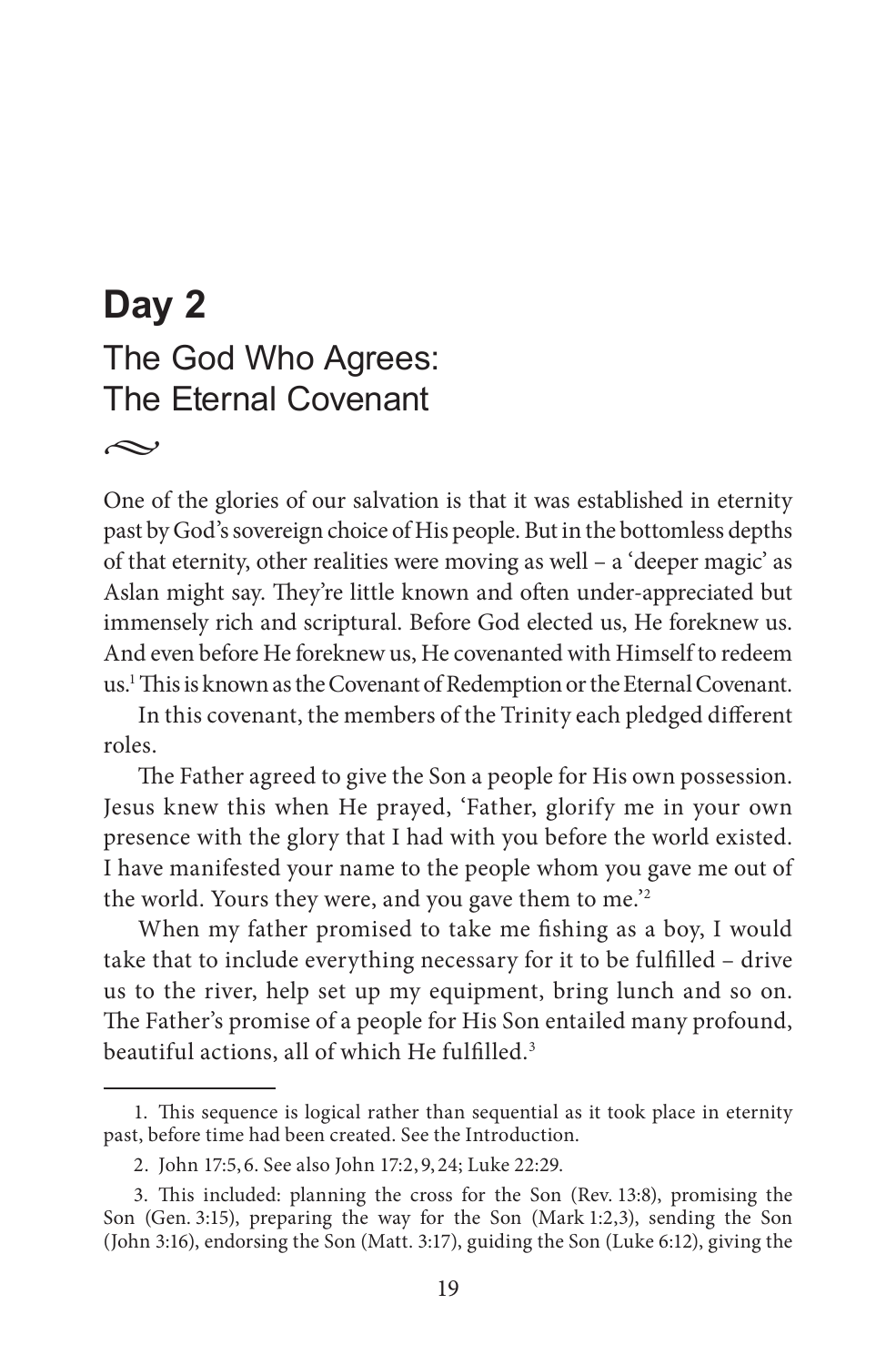The Son for His part agreed to redeem His people in obedient accordance with His Father's plan. 'For I have come down from heaven, not to do my own will but the will of him who sent me.'4 'This charge [of dying and rising] I have received from my Father.'5 Like the Father, the Son's agreement also entailed many extraordinary things, all of which He faithfully fulfilled.<sup>6</sup>

The explicitly named parties in the Eternal Covenant are the Father and Son. Some have argued that the apparent absence of the Spirit here undermines the Trinity. However, the members of the Trinity don't act independently of each other. They are perfectly, constantly unified. In Augustine's words, 'just as Father and Son and Holy Spirit are inseparable, so they work inseparably.'7

Furthermore, the Spirit's characteristic nature is to point away from Himself, directing our focus to the Father and the Son.8 In Scripture, His role is to enact and apply the will of the Father and the Son while normally remaining tacit. For example, it is He who applies the saving work of the Son to the people promised by the Father.<sup>9</sup> We can be confident that the entire Trinity is operating in the Eternal Covenant.

One key implication of God's Eternal Covenant is this: it displays His aseity. In other words, it displays the self-sufficiency of His existence, independent of anything outside Himself.<sup>10</sup>

- 4. John 6:38.
- 5. John 10:18.

7. Augustine, 'De Trinitate' (New City Press, 1991), 1.7. This is known as the concept of inseparable operations.

- 8. John 15:26; 16:13, 14.
- 9. John 6:38, 39; 17:4.
- 10. Acts 17:25

Son words (John 17:8), giving the Son authority (John 17:2), delivering the Son for death (Acts 4:28), raising the Son (Rom. 4:25), receiving back the Son (John 14:28), accepting the Son's request to send the Spirit (John 14:16), and accepting the Son's ongoing advocacy for His people (1 John 2:1,2). This list isn't comprehensive, but the point is that the Father completed the many things included within His promise.

<sup>6.</sup> The Son obeying His Father's will entailed: entering the world with a human body (Col. 2:9) and nature (Phil. 2:6-8), being subject to God's law (Gal. 4:4), fulfilling and accomplishing the law (Matt. 5:17, 18), taking His people's guilt (Isa. 53:6), paying their penalty (Isa. 53:5), having His righteousness credited to them (2 Cor. 5:21), drawing them to Himself (John 12:32), and having laid His life down, taking it up again (John 10:18).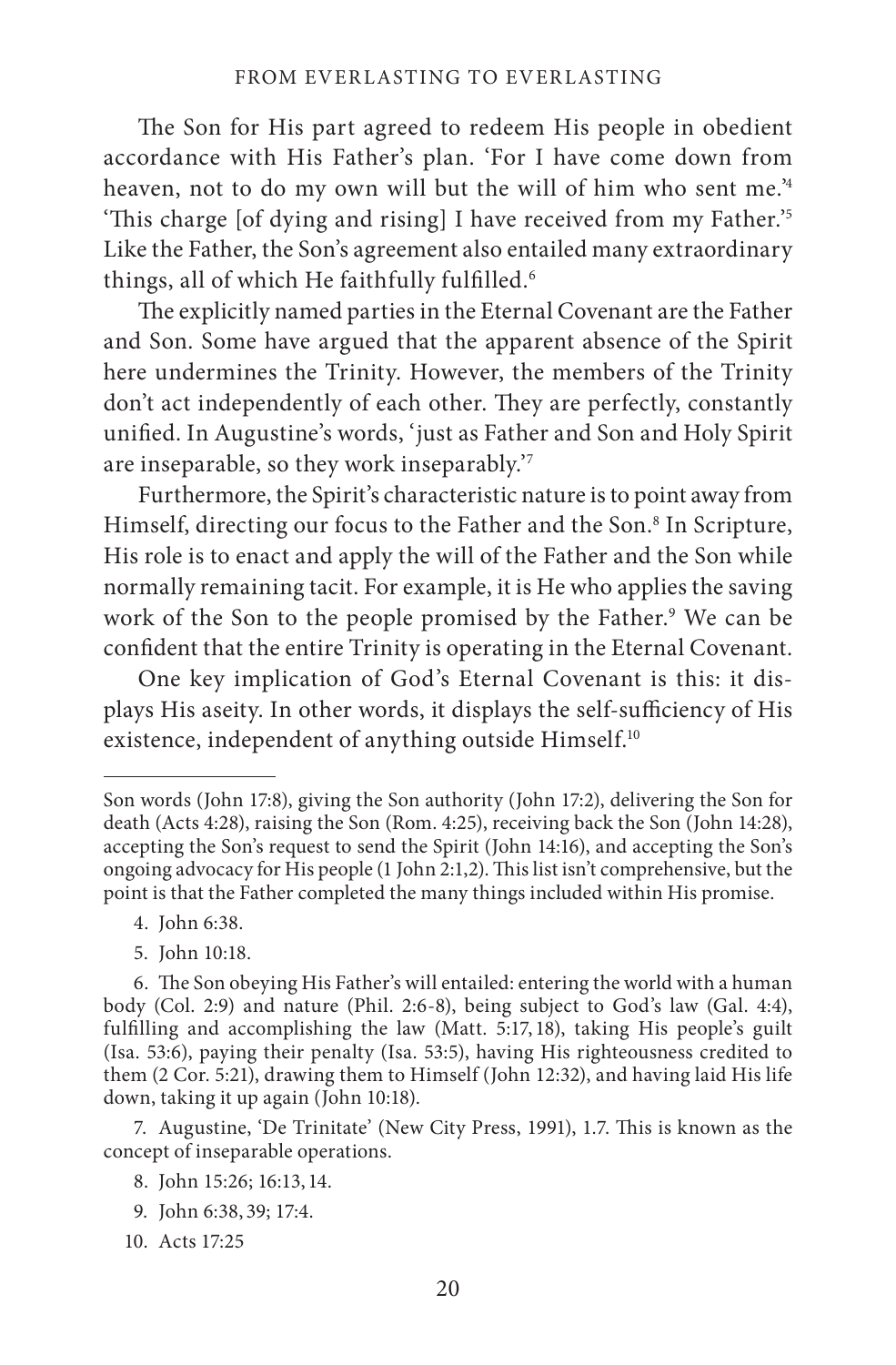'Then Moses said to God, "If … they ask me, 'What is his name?' what shall I say to them?" God said to Moses, "I AM WHO I AM."'11 Somewhat randomly at first sight, God speaks these words out of a bush which is on fire yet fails to burn up. Yet this is a brilliant (if you'll forgive the pun) visual illustration of the very aseity He is communicating to Moses. Unlike humans, the Creator's own existence blazes perpetually, of its own accord, without ever being depleted or needing fuel or going out.

In the winter months, as a family, we love to eat by candlelight in the evenings. But the candles burn only because we light them. And then as the days go by, they gradually shorten until they're tiny stumps which eventually, inevitably go out. This is exactly what our lives are like. This is part of what it means to be human. God is different. Being Himself the First Cause, His existence is without a prior cause. His life blazes self-sufficiently, independently and perpetually. He is 'a se'.

So what? Is this merely abstract theology or is there a practical point for us? And what does God's aseity have to do with the Eternal Covenant anyway? These are deep theological foundations we are digging to be sure, but be patient. The down-to-earth, life-changing truths they support, which we have nearly reached, are worth theological and intellectual sweat! Here comes the final spade-work before we get to see how this impacts our day-to-day lives.

The Eternal Covenant shows God's aseity in the following way. By it, He expresses His innate qualities without having to depend on creation to do so. Qualities like His glory, love, wisdom, faithfulness, relational nature and so on require situations of more than one solitary party in order to exist. The trinitarian God fulfils this requirement within Himself, without having to rely on creation's existence, because He, uniquely, is multi-personal.

Other monadic, single-person gods such as Allah have to depend on creation in order to express their glory, love, wisdom and so on. In other words, they are not self-sufficient. They are contingent on creation for being themselves. They are fundamentally incomplete and needy. Compared to the living God, they are one-dimensional. In the

<sup>11.</sup> Exodus 3:13-14.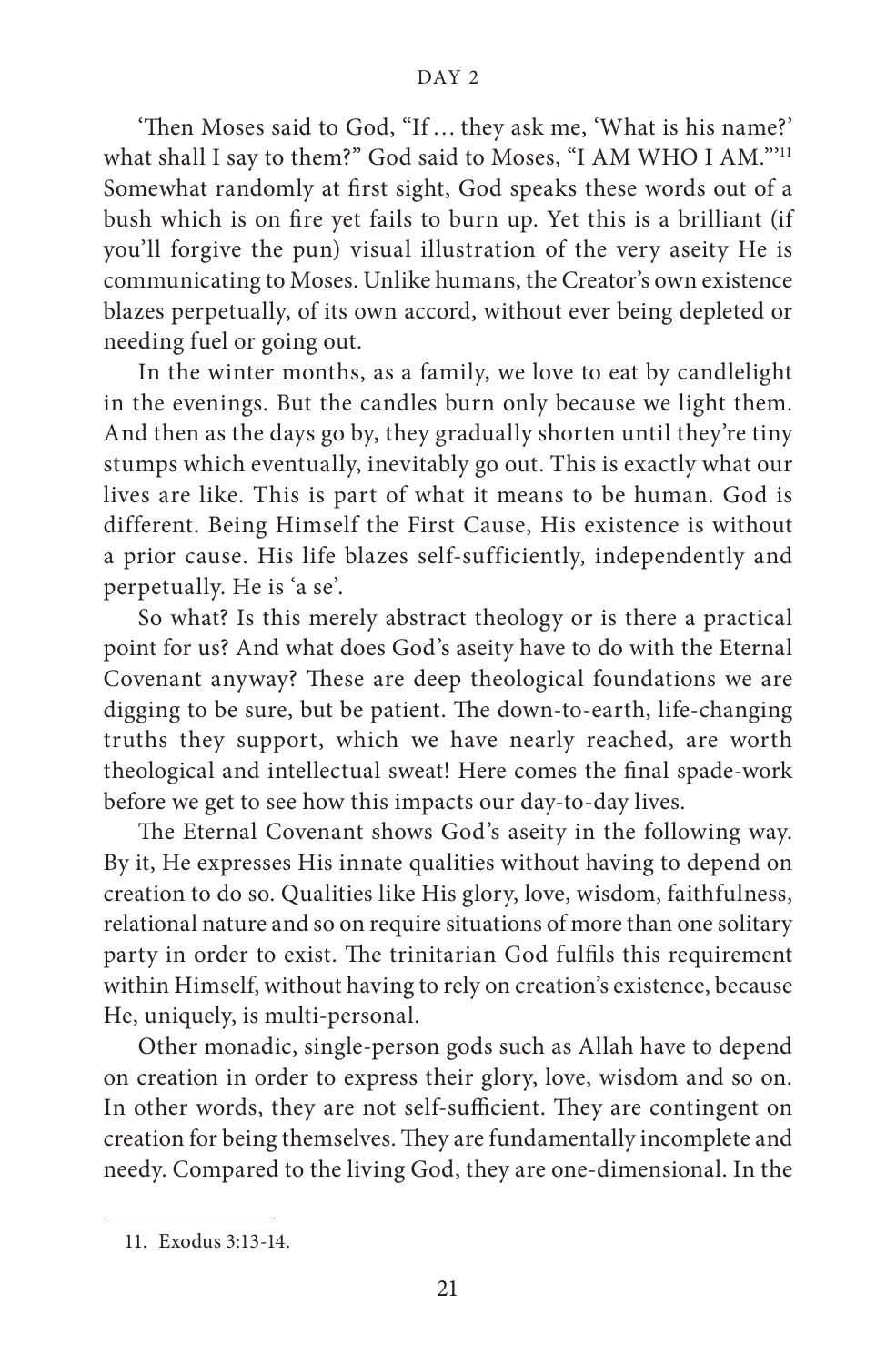one true God, as C. S. Lewis says, 'there is no hunger that needs to be filled, only plenteousness that desires to give'.12 Lewis goes on,

We must keep always before our eyes that vision of Lady Julian's in which God carried in His hand a little object like a nut, and that nut was 'all that is made.' God who needs nothing, loves into existence wholly superfluous creatures in order that He may love and perfect them.13

So why has God chosen to show us His aseity through His Eternal Covenant? So what? Here is the practical fruit for us from the theological foundations laid above.

**The Eternal Covenant displays His innate glory**, as each person's qualities play out before one another.<sup>14</sup> It is only as an innately glorious God that He is able to display His glory before His people.<sup>15</sup> His glory is not derived and fake. It is inherent, and more real and precious than anything else in your life. In approaching Him, you come not to a cardboard cut-out god but to the meaning of life Himself. You are coming to glory Himself. With this God alone, you get to be part of something greater than yourself.

**The Eternal Covenant displays His innate love**, as the members of the Trinity relate to each other in love.16 It is only as an innately loving God that He is able to reach out and love His people.17 The triune God has placed His love, better than life itself, upon you.<sup>18</sup> With this God you are more loved than you will ever fathom, for ever and ever and ever. No matter what your life's circumstances, you can know that you are complete.

**The Eternal Covenant displays His innate wisdom**, as the members of the Trinity collaborate and coordinate plans of infinite magnitude between themselves.19 It is only as an innately wise God that He is able to work His wisdom for His people's everlasting joy in

- 15. Romans 11:36.
- 16. John 17:24.
- 17. John 3:16.
- $18$ . Psalm  $63.3$ .
- 19. 1 Corinthians 2:9.

<sup>12.</sup> C. S. Lewis, *The Four Loves* (Harcourt, 1960), p. 126.

<sup>13.</sup> ibid., p. 127.

<sup>14.</sup> John 17:5.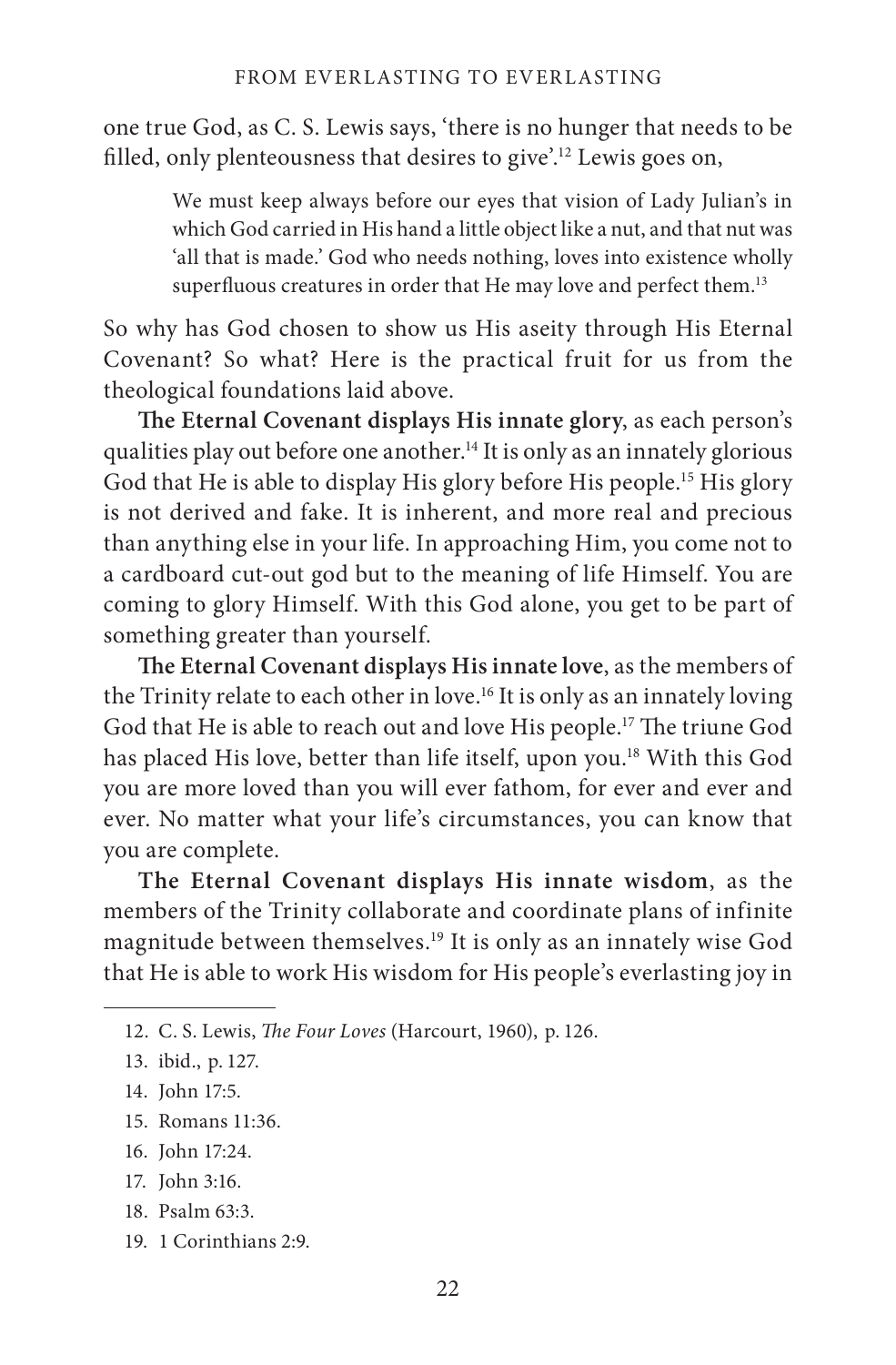#### DAY<sub>2</sub>

Him.20 The God of infinite intelligence and knowledge has planned for your eternal happiness and fulfilment in Him. You can know that the logistics of your security and joy in this world, as well as in the world to come, are covered.

**The Eternal Covenant displays His innate faithfulness**, as the members of the Trinity commit to and fulfil their promised roles from across the expanse of eternity, at unfathomable cost.<sup>21</sup> It is only as an innately faithful God that He is able to reach out and anchor His people's salvation in His own faithful nature.<sup>22</sup> Your salvation is as sure as the strength of the Father's and Son's and Spirit's bonds with each other. You can walk through this world with utter confidence in your eternal future.

**The Eternal Covenant displays His innate relational nature**, as each member of the Trinity interacts with the others in eternity past.<sup>23</sup> It is only as an innately relational God that He is able to reach out for a personal connection with you.<sup>24</sup> Before you existed, He knew you by name. He enjoys knowing you and desires for you to know Him. You matter to Him.

We could continue indefinitely. We will be exploring and enjoying God's manifold qualities for all eternity. Suffice it to say for now that the Eternal Covenant is a magnificent explosion of revelation. It represents the furthest point in eternity past which God has chosen to reveal to us – the greatest extent to which He draws back the veil of time to allow us to glimpse behind it. As such, the Eternal Covenant is the foundational anchor to our salvation. It is the very first way in which our eternal God stoops to introduce us to Himself. Tremble before Him with fear and joy!

#### Prayer:

*Eternal Father, thank you for promising your Son a people, and for faithfully, lovingly fulfilling that promise. I praise you for mercifully* 

- 23. John 17:5, 6.
- 24. Psalm 8:4.

<sup>20.</sup> Romans 11:33.

<sup>21.</sup> Mark 14:36.

<sup>22.</sup> Hebrews 6:17, 18.